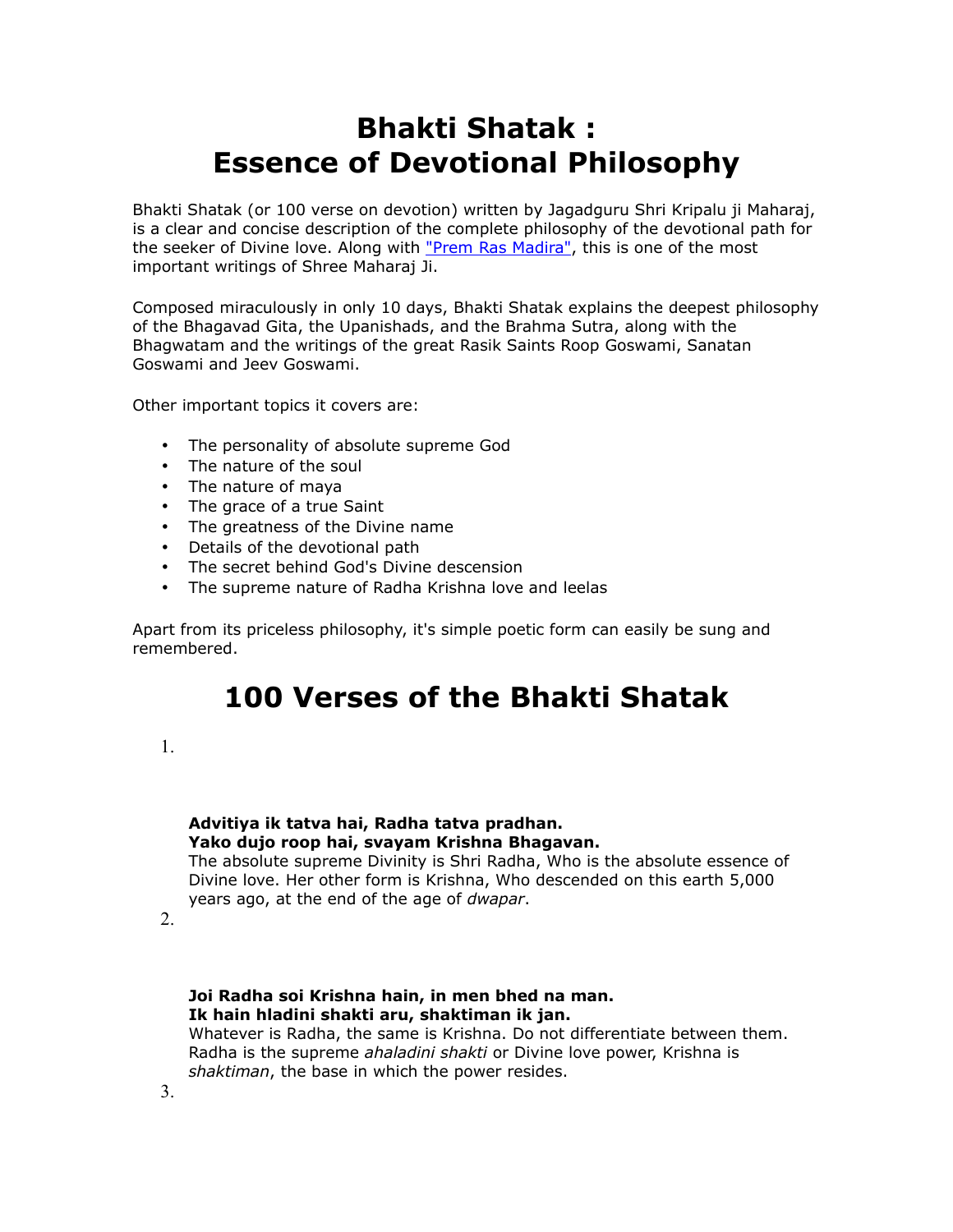#### **Shaktiman ki shaktiyan, aganit yadapi bakhan.**

#### **Tin mahan 'maya', 'jeev' aru, 'para', trishakti pradhan.**

Supreme God, Shri Krishna, who is *shaktiman* has uncountable powers. Out of these, His three main powers are: *maya*, the souls, and *para shakti*, His own personal power.

4.

# **Jeev tatastha shakti par, maya kar adhikar. Vastutastu yah das hai, Swami Nandkumar.**

The soul energy or *jeev shakti* belongs to *tatastha shakti* (Krishna's neutral power), but since eternity all the souls are under the control of maya. However the soul's true identity is that he is an eternal servant of Krishna.

5.

# **Krishna bahirmukh jeev kahan, maya karati adhin. Tate bhoolyo apu kahan, banyo vishay ras meen.**

Since eternity the soul has been facing away from his true Lord, Krishna, and because of this he has come under maya's influence. Thus, forgetting his true Divine nature, he identifies himself with the material body and has become deeply attached to worldly pleasures.

6.

# **Antarang hai para jo, sarva samarth kahay. Ati vichitra gati para ki, maya-patihun nachay.**

This *para shakti*, supreme personal power of Krishna, is capable of accomplishing anything and everything. It can turn any impossibility into possibility. Although it resides in Krishna, sometimes it overpowers even allpowerful Krishn (as seen in the loving *leelas* or pastimes of Braj).

7.

# **Maya hai jad shakti pai, gyanihun par na paya. Yako karan svayam Hari, yako prerak aya.**

In reality, *maya* is lifeless, but even the greatest self-realized *gyanis* can't overcome it on their own. The main reason is that *maya* is a power of Krishna and it functions only with His inspiration.

8.

**Karma, yoga, aru gyana, sab, sadhana yadapi bakahan. Pai binu bhakti sabai janu, mritak deh binu pran.**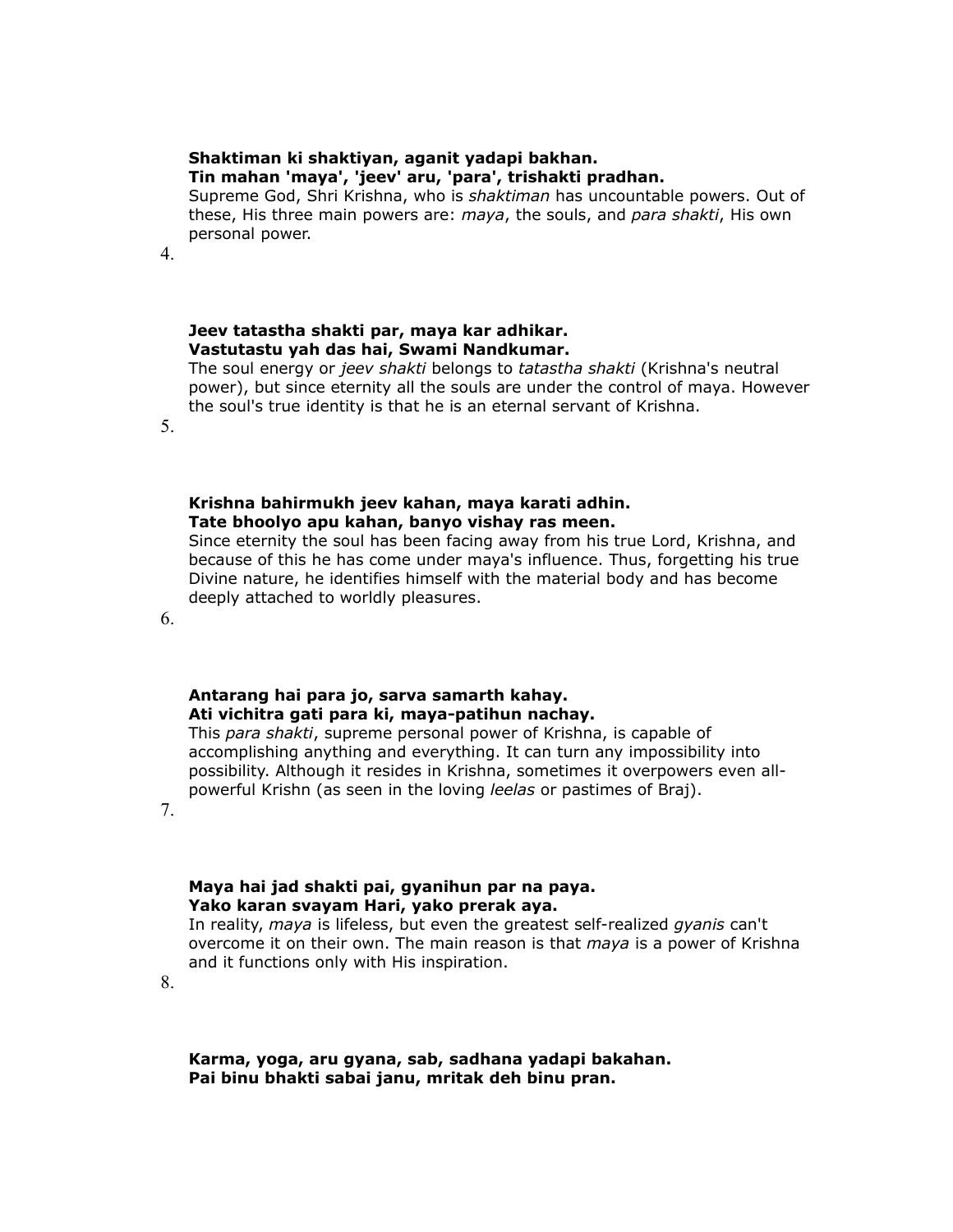Although the scriptures describe the paths of karma, yoga and gyan, if these are without bhakti (devotion), these paths are like a dead body with no soul.

9.

#### **Pratham sadhana bhakti karu, tab man nirmal hoya. Milai vishuddha bhakti tab, Guru anukampa toya.**

A devotee has to practice bhakti (devotion) wholeheartedly to purify his heart. Then, with the grace of his Guru, he will receive Divine bhakti (Divine love).

10.

#### **Sab sadhan janu deh sam, roop dhyan janu pran. Khat geedh aru svan janu, kamadik shav man.**

All spiritual practices for attaining Shri Krishna such as gyan, karma, yoga, austerities, and rituals are like a dead body without a soul if they are done without roop dhyan - the loving remembrance of Krishna's form.

11.

#### **Jag mahan sukh dukh dou nahin, as ur dhari le gyan. Sukh mane dukh milat hai, sukh na jagat mahan man.**

Firmly understand that there is no joy or sorrow in this world. If you believe worldly objects are a source of happiness, in their absence you will feel sorrow. Accept the fact that there is no true happiness in the world.

12.

### **Jag virag ho titnoi, jitnoi Hari anurag. Tab ho hari anurag jab, Guru charanan man lag.**

After surrendering to the lotus feet of a true Guru, and with his grace, a devotee begins to experience true bhakti in the form of affectional affinity (*bhav* or love) for Krishna. The degree of his detachment to the world is proportional to his attachment to Krishna.

13.

# **Jag so vimukh hoya jab, sancho sadguru paya. Karat satat satsang tab, hari sanmukh hwai jaya.**

After finding and receiving the grace of a true Guru, a devotee becomes detached from worldly attractions. Through continuous association of the Guru, and proper regular bhakti (devotion), the devotee will begin to feel true affinity for Krishna.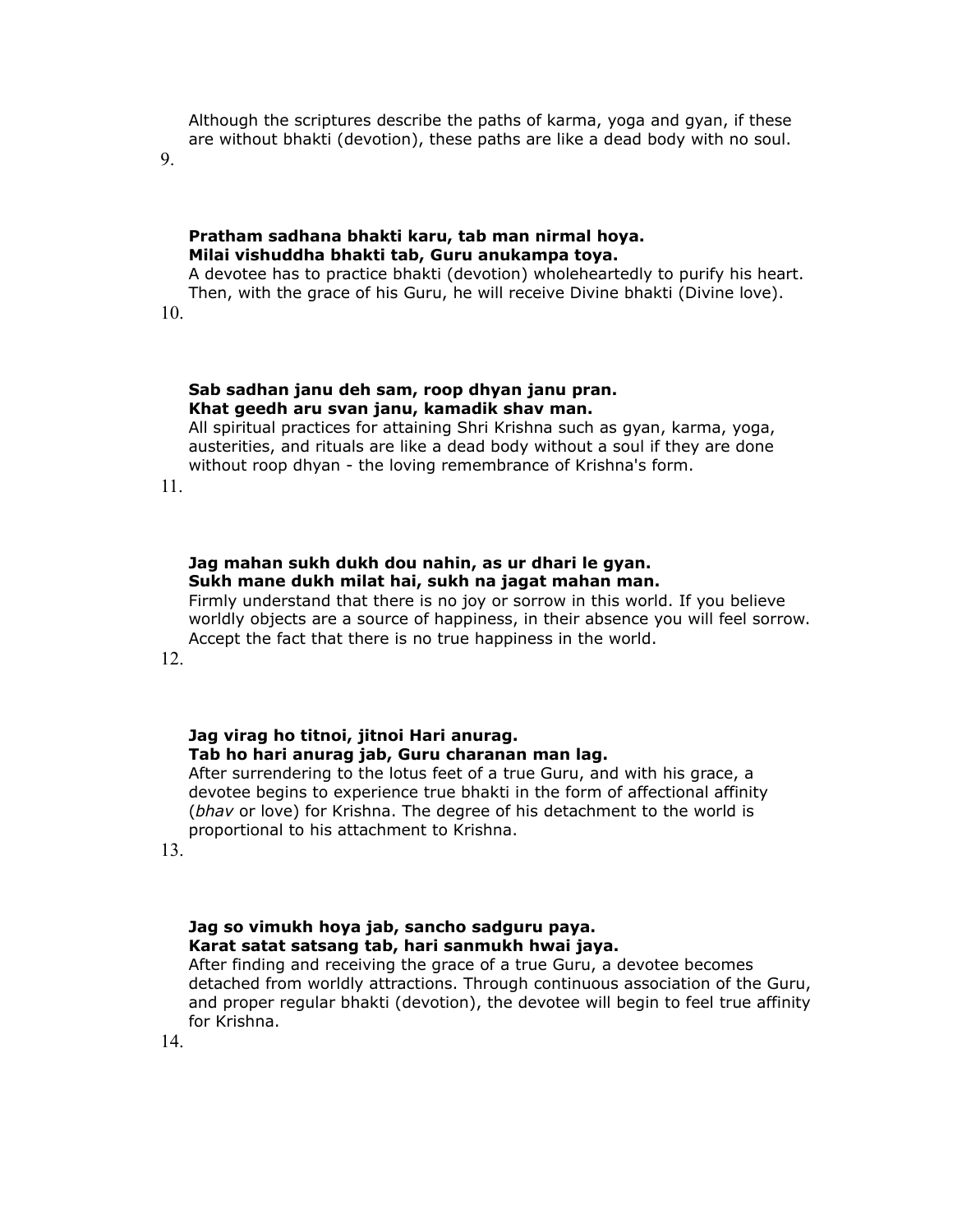# **Hari anurag virag jag, apuhin apu na hoya. Man te bhajan kiye bina, bhakti na pave koya.**

Attachment to Krishna and detachment from the world do not happen automatically. To receive this, one must do singled-minded and wholehearted bhakti (devotion) to Radha Krishn.

15.

# **Sancho das na kabahun caha, panchahun mukti balaya. Chahai yugal seva sada, tin sukh sukhi sadaya.**

A true devotee of Krishn does not want any of the five kinds of liberation. His only desire is to serve Radha Krishna all the time and be happy in Their happiness.

16.

#### **Jo swami son chahai kachu, so nahin das kahaya. Sou swami na kahay jo, dasahin as lagaya.**

That servant is not a true servant who desires something from his Master. That Master is not a true Master who hopes for something from his servant.

17.

#### **Hari ko nam roop gun, harijan nitya nivas. Sabai ek hari roop hain, sab men sab ko vas.** Krishna's name, form, virtues, abode and Saints are all one, and all eternally reside in each other.

18.

# **Sabai shakti hain nam men, man! Nishidin aradh. Pai nahin shaktin labh tin, kiye nam aparadh.**

Oh mind! All of Krishna's powers reside in His anme, therefore remember and sing His name all the time. but be careful not to commit spiritual transgressions (which obstruct your ability to experience the bliss of the Divine name.

19.

# **Bandhan aur mokch ka, karan manahi bakhan. Yate kauniu bhakti karu, karu man te Hari dhyan.**

The cause of bondage as well as liberation from maya is only the mind. Thus, it is important the mind is absorbed in loving remembrance of Krishna while doing any kind of devotion.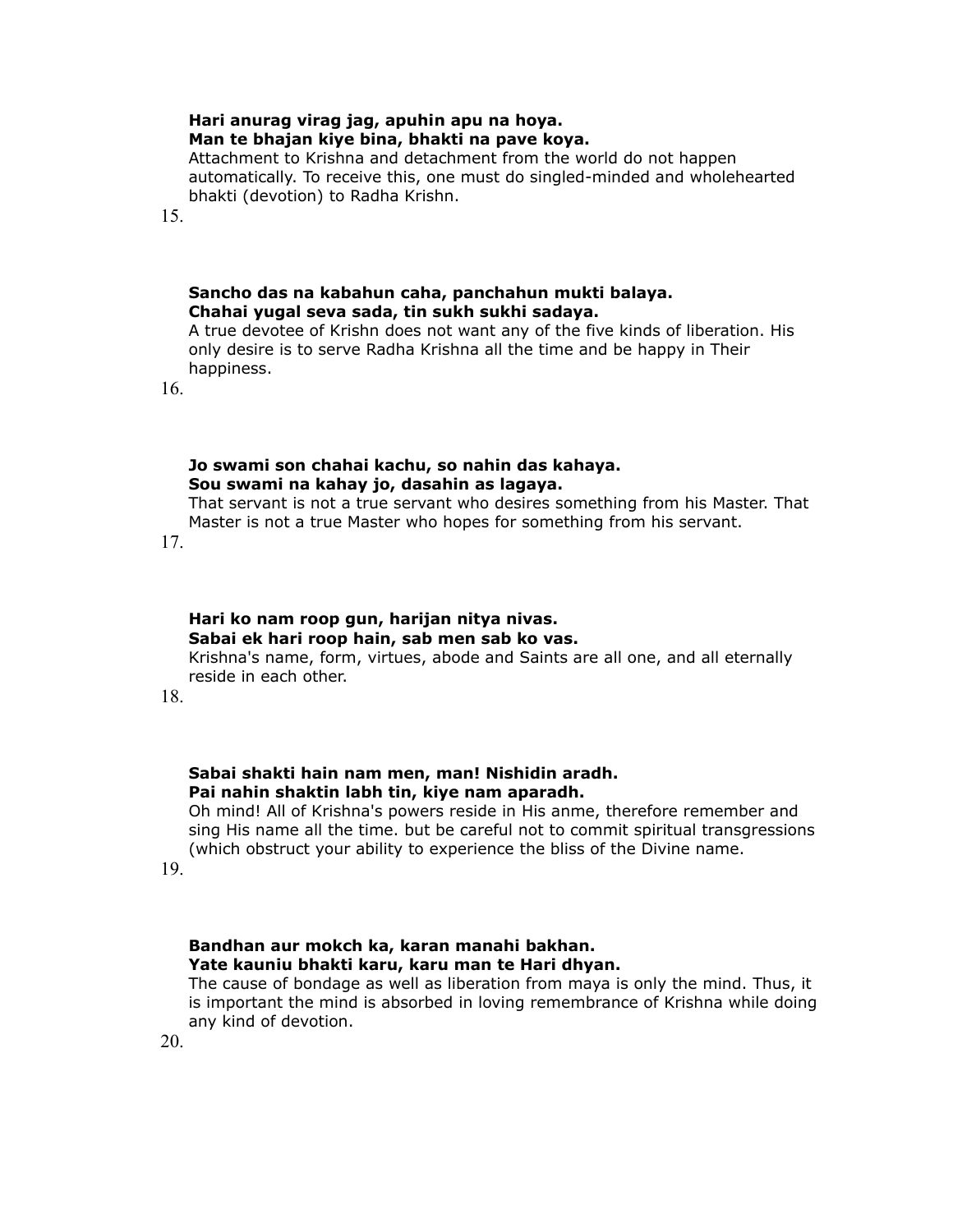# **Ram nam sab satya kah, jab laun jat masan.**

### **Lautat hi puni jagat kahan, satya man dhani gyan.**

In India, "Ram nam satya hai" (Lord Ram's name is the only truth) is repeated by those who accompany a dead body for cremation. As soon as they return home, they feel the world is the only truth. What kind of understanding is this?

21.

# **Teen roop Shri Krishna ko, Ved Vyas bataya. Brahm aur paramatma, aru bhagwan kayaa.**

Ved Vyas Ji has described three forms of supreme God Krishna i the Bhagwatam: (1) brahma, (2) paramatma, (3) bhagwan.

22.

## **Sarv-shakti sampann ho, shakti vikas na hoya. Sat chit anand roop jo, brahm kahave soya.**

The form of God in which all the Divine powers are present, but are totally dormant, and which is merely a Divine existence is called *sat-chit-anand brahm* (sat is active, but chit and anand are dormant).

23.

# **Sarv-shakti sanyukt ho, nam roop gun hoya. Leela parikar rahit ho, paramatma hai soya.**

Almighty God who has an all-beautiful Divine personal form, who has all the Divine powers, and who also has uncountable names, forms and virtues, but who does not perform Divine leelas (pastimes), and who has no intimate Divine associates is called *paramatma*.

24.

# **Sarv-shakti prakatya ho, leela vividh prakar. Viharat parikar sang jo, tehi bhagawan pukar.**

The form of God in whom all the Divine powers are fully revealed, whose allbeautiful Divine form has unlimited names and virtues, and Who is always performing all-loving leelas with His intimate Divine associates in His Divine abode is Bhagwan Krishna.

25.

# **Brahm-prapti-path gyan hai, paramtma-path yog. Krishna-prapti-path bhakti hai, adhikari sab log.**

The path to attain *brahm* is called *gyan*, the path to attain *paramatma* is *yoga*, and the path to attain Krishna (*bhagavan*) is *bhakti* or devotion. Everyone is qualified to practice bhakti.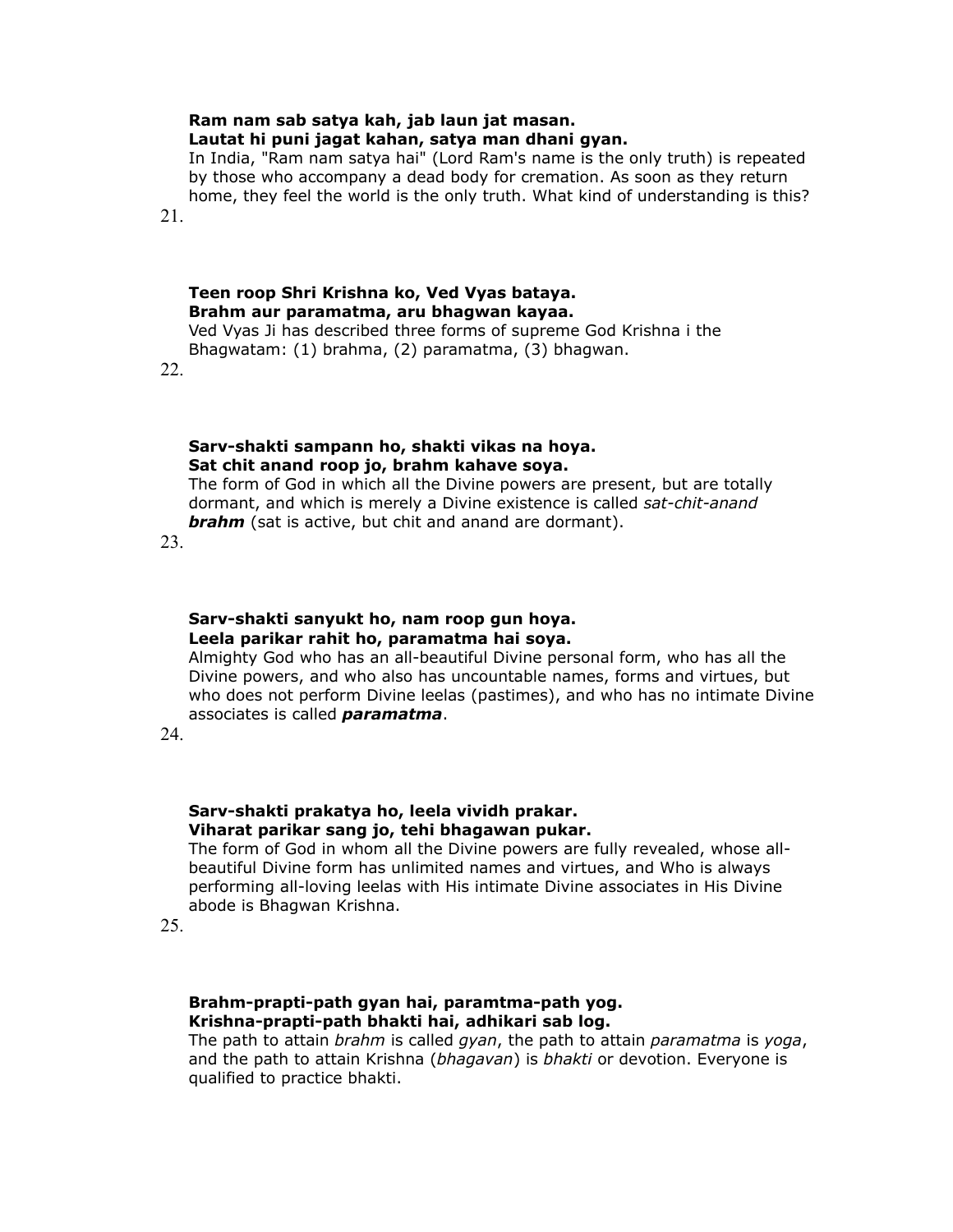#### **Gyani aru yogi lahain, nij swaroop ko gyan. Hari swaroop jane nahin, maya mahin bhulan.**

Gyanis and yogis (who don't add bhakti to their practice), even after receiving the ultimate attainment on their path, can't be liberated from maya because they have only gained self-realization (knowledge of the soul, which is under the bondage of maya). They have no practical knowledge of *paramatma*, the personal form of God whose grace breaks the bondage of maya.

27.

#### **Gyani aru yogi jabai, krishna-bhakti ur an. Krishna kripa te hi tabai, paven brahm gyan.**

Gyanis and yogis are able to attain Divine knowledge (gyan) by practicing bhakti and receiving God's grace. Otherwise, their worshipped form of brahm is a non-doer, so doesn't bestow the grace that liberates a soul from maya.

28.

# **Kotin gyanin madhya kou, prem-sudha-ras paya. Jimi Sankadi Shukadi man, braj-ras rahe dubaya.**

Out of millions of gyanis, one fortunate gyani receives Divine love. Gyanis like Shukdev Paramhans and the four Sankadik were drowned in *braj ras*, the bliss of the loving leelas of Radha Krishna.

29.

# **Krishna kripa binu jay nahin, maya ati balvan. Sharanagat par ho kripa, yah Gita ko gyan.**

Maya is so powerful that it can't be eliminated without *shaktiman* Krishna's grace. That grace is received only by selflessly surrendering to Him. This is the essence of the Gita's teachings.

30.

# **Jimi ho sheet nivritt tin, jin dhing agini sidhar. Timi ho kripa tinahin jin, man jaye Hari dwar.**

Just as your feelings of cold disappear the closer you come to a fire, so those who come close to Shri Krishna by surrendering to Him and lovingly establishing their minds in Him receive His grace.

31.

### **Man main ko mat chod tu, das jod de aur.**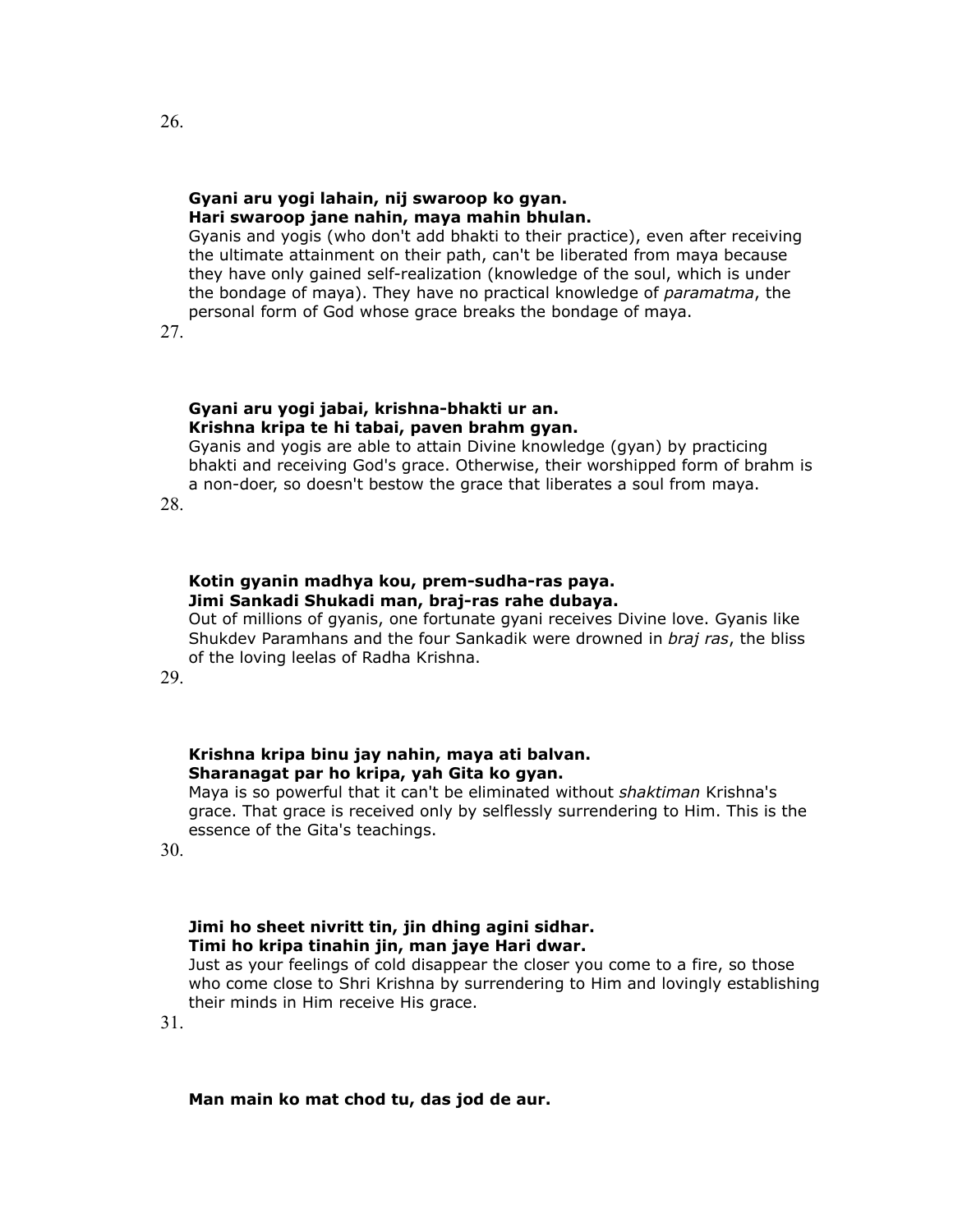#### **Mera bhi rakh sath men, so rasikan sirmor.**

Oh my mind, don't try to remove your feeling of 'I'. Instead think, 'I am a servant of God.' Don't remove your feeling of 'mine'. Instead think, 'Krishna, the crest jewel of Rasik Saints, is mine'."

32.

#### **Samujh! Samujh son Shyam ko, samujh saka nahin koy. Samujh milai jab Shyam ki, samujh sakai bas soy.**

"Oh my intellect! Understand that you can't understand Krishna on your own strength. When you are graced by Krishn to receive His intellect, then you could understand Him.

33.

#### **Shyam samujh se Shyam ko, samujh sakai sab koya. Shyam samujh tab milai jab, samujh samarpit hoya.**

After receiving Krishna's Divine intellect you will understand Him. Knowing this, you should surrender your intellect at His lotus feet.

34.

## **Jaise prakrit deh ki, atma 'jeev' bakhan> Aise hi ya jeev ki, atma 'Shyam' sujan.**

Just as the life aspect of your material body is the soul, similarly the life aspect of your soul is Krishna.

35.

## **Satya ahinsa adi man! Binu hari bhajan na paya. Jal te ghrit nikalai nahin, kotin kariya upaya.**

Pure satvik virtues like truthfulness, nonviolence and so on are only achieved through selfless devotion to Krishna. Just as it's impossible to extract butter by churning chalky water, similarly, it's impossible to receive pur satvik qualities by doing any amount of spiritual practice that doesn't include devotion to Krishn.

36.

# **Man maya te hi banyo, maya te sansar. Yate man bhavat sada, yah sansar asar.**

The mind is made of maya and this world is also made of maya. That is why the world is pleasing and attractive to the mind.

37.

#### **Kou kah taju sab kam kou, kah bhaju Sundarshyam.**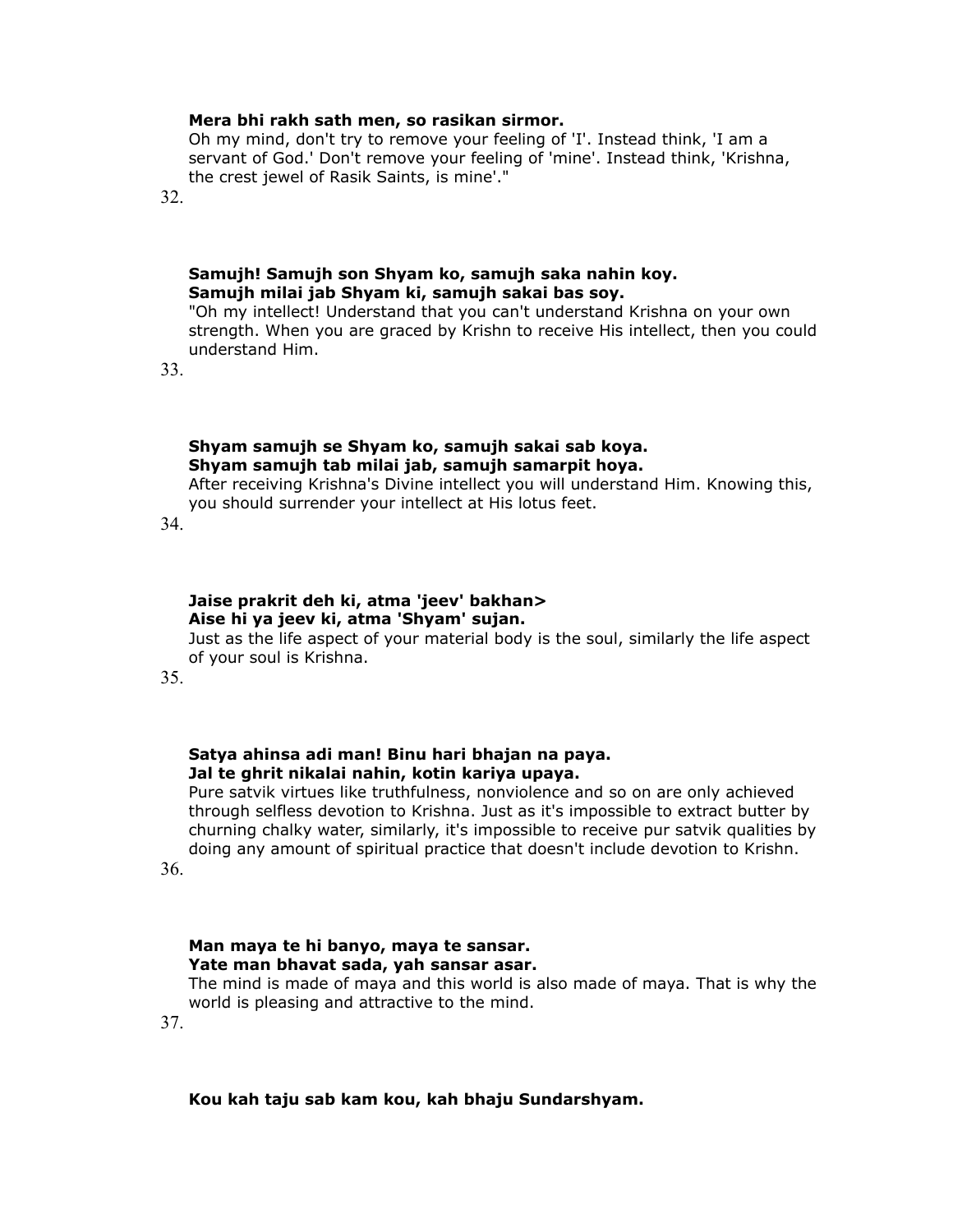# काम क्रोध मद लोभ कहँ, मन मूरख ! मत छोड़ । रसिक शिरोमणि श्याम ढिंग, दे इन को मुख मोड़ ॥

## **Haun kah dou ik sang karu, tab no puran kam.**

Some say that one should renounce all worldly desires, others say to do only Krishna devotion. Jagadguru Shri Kripalu Ji Maharaj says that both are naive. Renunciation and Krishna devotion should be practiced together.

38.

### **Kam krod mad lobh kahan, man murakh! Mat chod! Rasik shiromani Shyam dhing, de in ko mukh mod.**

Oh foolish mind, don't try to renounce desire, anger, pride and greed. Instead relate these to Shri Krishna. (For example: if you get angry, get angry at your own shorcomings; feel pride that you belong to Krishna, etc.)

39.

# **Sab sadhan sampann kahn, poochat sab sansar. Sadhan-heen prapann hahn, poochat Nandkumar.**

Worldly people love those in the world who have wealth and prestige. But, Nandkumar Krishna loves and takes care of those who are humble and destitute.

40.

# **'Main', 'mera', donon bahe, gyanin gyan majhar. 'Main', 'mera', donon rahe, premin ke darbar.**

In the path of gyan, one has to completely eliminate the feeling of 'I' and 'mine'. But in the path of bhakti, the awareness of 'I' and 'mine' ('I' belong to Krishna, He is 'mine') always remains.

41.

# **Deshkal nahin niyam kachu, nahin kachu shishtachar. Saral hriday nahin chal kapat, prem panth balihar.**

I adore the path of bhakti where there are no rules for the time and place of practice, nor are there any ritualistic or social formalities. Just sincerely love Krishna with a faithful heart.

42.

# **'Jivu', 'maya', dui shaktiman Bhagavan. Shaktihin bhed abhed bhi, shakti man jan.**

The soul and maya are powers of God. It is considered that the soul and maya maintain their own separate existence, and also are one with God. Thus they have a simultaneous relationship with God of being absolutely one with Him and also separate from Him.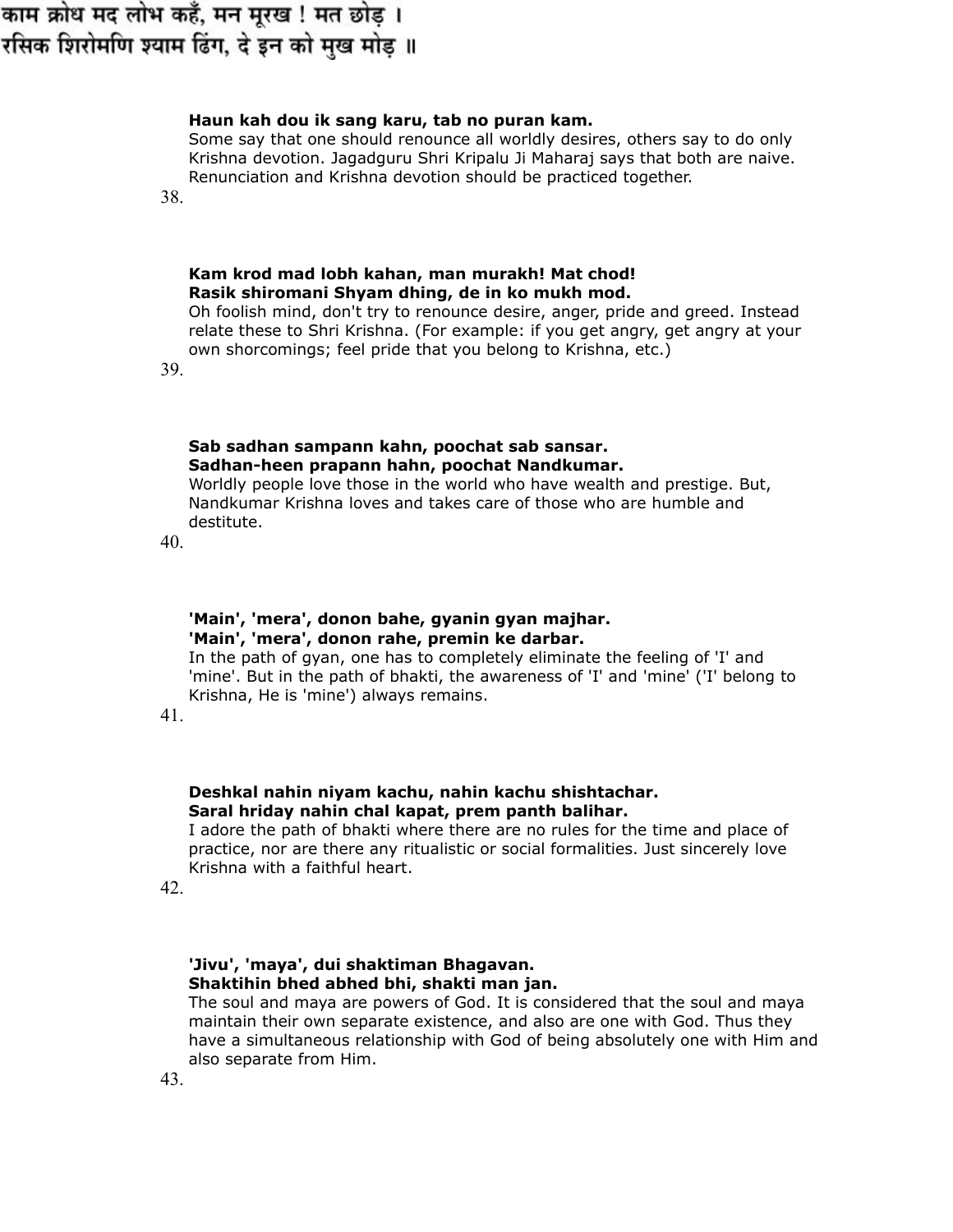#### **Atma bich paramatma, karat nivas saday. Yate kahun kahun atma, paramatma kahlay.**

God as *paramatma,* eternally resides in each and every soul. That is whay in some places in the scriptures, the soul (atma) has been referred to as *paramatma*.

44.

### **Lakhat rahat nit bhakti mukh, karma, yoga, aru gyan. Ati swatantra hai bhakti path, Ved Puran bakhan.**

The paths of karma, yoga and gyan need the support of bhakti to be complete. Bhakti doesn't need the support of any other path. It is independent and complete in itself. This has been said in the Vedas and Puranas.

45.

# **Brahm lok paryant sukh, aru muktihun sukh tyag. Tabai dharahu pag prem path, nahin lagi jaihain dag.**

Abandoning all desires for pleasures and luxuries up to Brahma's abode and the desire for the five kinds of liberation, immerse yourself in the ocean of bhakti. Otherwise, the purity of bhakti will be blemished by the stain of worldly desires.

46.

# **Sevak seva hi chahai, sevya Shyam ruchi jan. Tin sukh mahan rah sukhi nit, ur na kamana aan.**

A true devotee only desires to selflessly serve his Master, Shri Krishna. He should find pleasure in whatever gives his Master pleasure. He should feel happy in the happiness of his Divine beloved.

47.

# **Gyan bina ho bhagati pai, bhagati bina nahin gyan. bhagati bina ho gyan jo, lavat ur abhiman.**

Bhakti doesn't need gyan to be complete, but for gyan, bhakti is is absolutely necessary. Without bhakti, gyan produces a false sense of spiritual pride. This makes attaining liberation completely out of the question.

48.

# **Binu Hari kripa na jati yah, maya ati balvan. Gyanin brahm na kachu kar, puni kimi kar kalyan.**

Without Krishna's grace maya can't be ended, because maya is an extremely strong power. This grace is also required by gyanis because the brahm who the gyanis worship is a complete non-doer (and doesn't bestow grace).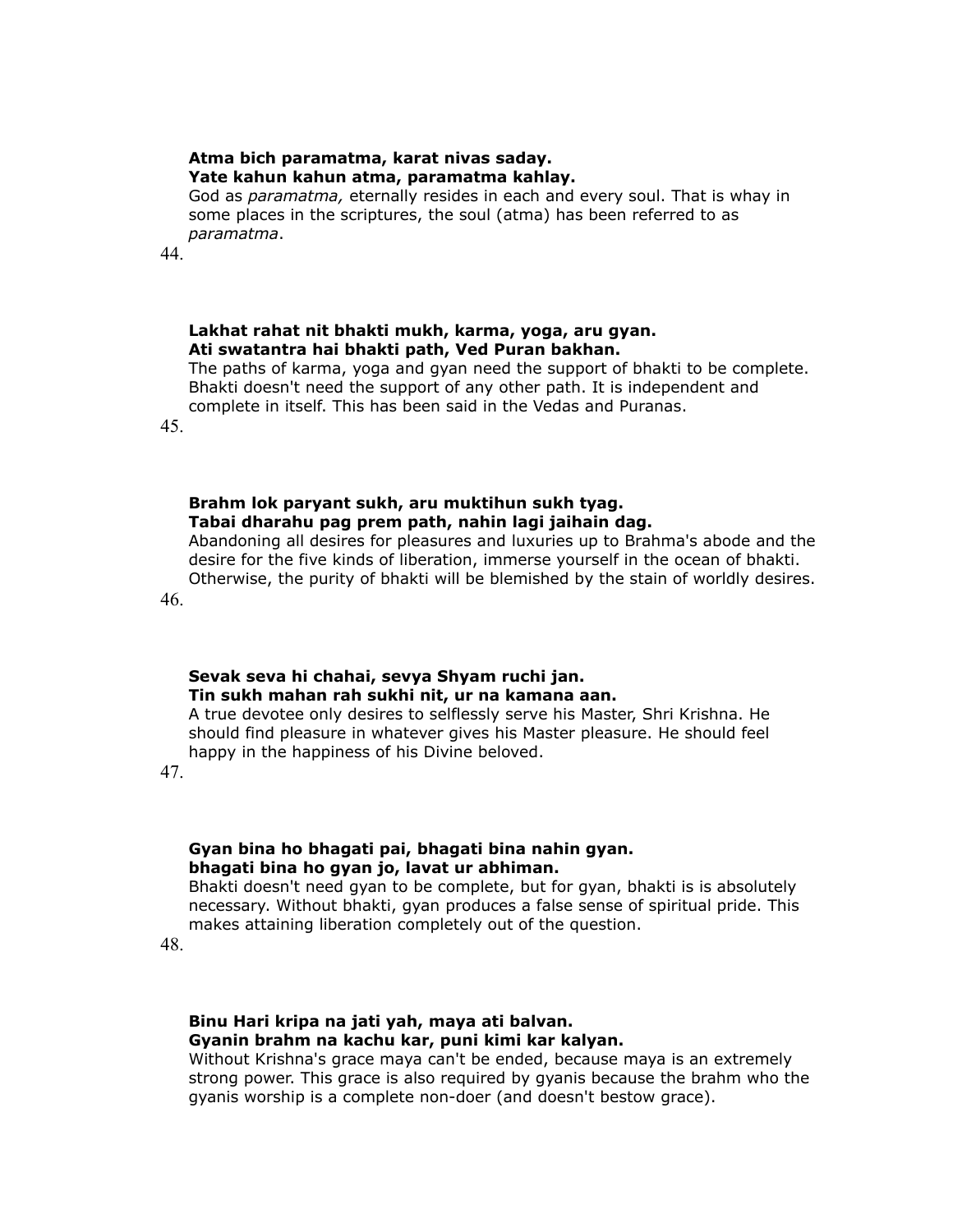#### **Binu Hari kripa na pai sak, gyanihun brahm gyan. Brahm akarta Ved kah, sochahun manahin sujan.**

With the grace of the personal form of God, gyanis can't receive Divine knowledge of formless brahm. The Vedas say that brahm doesn't perform action. This being the case, there is no possibility He will bestow grace.

50.

# **Sant sang satsang kar, tin sevahun din rat. Shraddha, rati aru bhakti, sab, apuhin tehi mili jat.**

Surrender to a true Rasik Saint. Through his continuous satsang, and in this order, faith, love and devotion for Krishna will automatically develop.

51.

# **Brahm vrihatvat as bada, jako adi na ant. Bada brinhatvat as, auran kare anant.**

The word 'brahm' has two meanings. (1) Vrihatvat brahm - the one who is the greatest. (2) Brihanatvat brahm - the one who makes others great. 52.

# **Brahm ek madhur roop hai, ek bhramar unman. ek roop ras det hai, ek apu kar pan.**

Blissful brahma has two forms: (1) the bliss, (2) the enjoyer of bliss. One is like honey, the other is like a bee. With one form He Himself enjoys bliss, with the other form He also makes the souls enjoy bliss.

53.

# **Karan cahat alingan, apuhin apu nihar. Jan-man-mohan hi nahin, nij man-mohan har.**

The bliss of Shri Krishna's beauty is so amazing that even when He sees Himself, He falls in love and wants to embrace Himself. Thus, He not only charms the hearts of those who are His own, but also charms His own heart.

54.

### **Chitvat chit karshat jitai, chit samadhi mahan laya. Auran ki ka bat kah, Shiva gopi tanu paya.**

Through one love-filled glance of Krishna, great yogis and paramhansa forget about their samadhi. What to say of these paramhansas - even Lord Shiva took the form of a Gopi to experience the bliss of Krishna's love.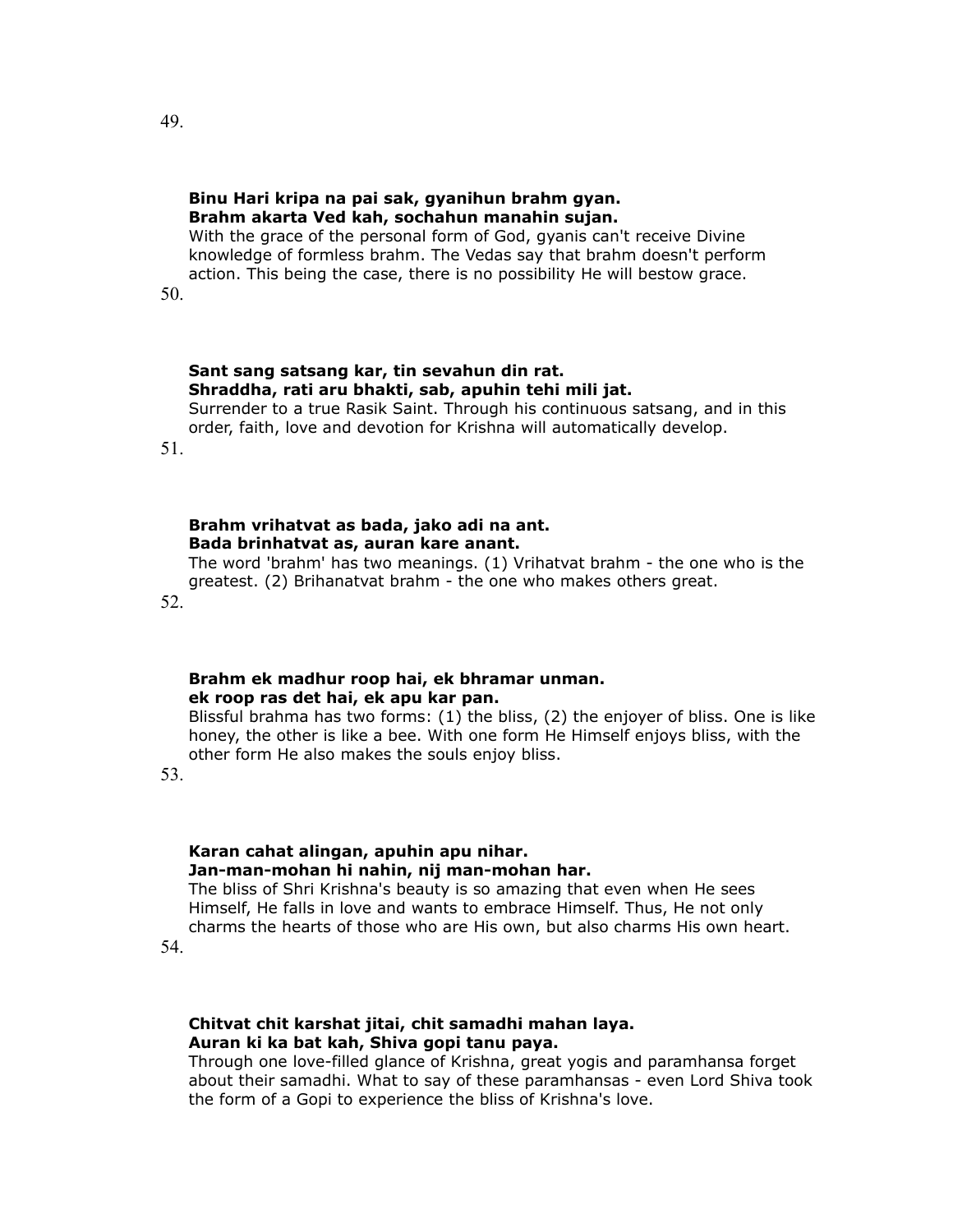#### **Shrishti poorva Hari dekhat, sochat mridu muskat. Sagun roop sakar nit, Ved vidit vikhyat.**

Some innocent followers of nondualism say that brahm (supreme God) is formless and without qualities, and that after the creation of this universe, the concept of the personal form of God came into some people's minds. But before creation it was the personal form of God who looked, smiled and thought, "Let the universe come into creation." This proves that the personal form of God eternally exists.

56.

## **Karan Hari avatar ko, kripa akaran jan. Apar jite karan kahe, tinahin gaun kari man.**

All the reasons for Krishna's descension that are described in the scriptures are correct, but the foremost reason is only to causelessly grace the souls.

57.

# **Hari Harijan ke karya ko, karan kachu na lakhaya. Paru updar swabhav vash, karat karya jag aya.**

There is only one reason why God or Saints perform any action: to causelessly grace the souls. Their very nature is only to uplift and spiritually benefit others. 58.

# **Hari harijan ke acharan, mayamaya mat jan. Unke charit alaukik, maya krida man.**

Never think that the actions and behavior of Shri Krishna and His Divine Saints are material. Their actions aren't inspired by *maya*, they are inspired by *yogamaya*, thus they are Divine.

59.

# **Hari harijan ke atpate, charit na budhi lakhi paya. Ati vichitra gati duhun ki, rasikahin samujhi sakaya.**

The actions of God and Saints are very unusual. Even the greatest gyani can't understand them. Only the Rasik Saints and Krishna Himself could understand them.

60.

**Dui maya ik vidya, apar avidya tat. jati avidya gyan te, vidya bhaktihin jat.**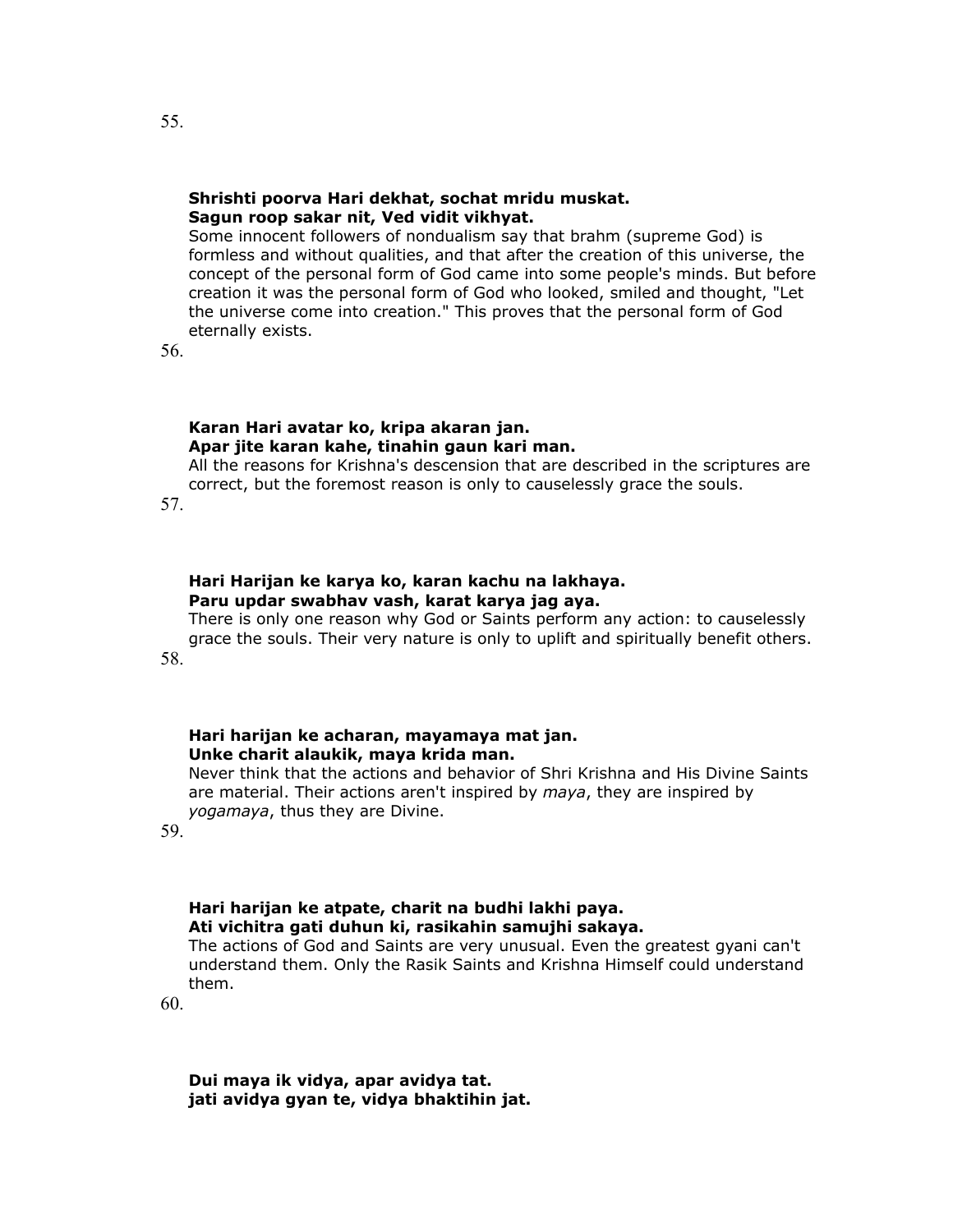There are two kinds of maya: (1) vidya maya, (2) avidya maya. Out of these two, avidya maya could be eliminated through gyan (knowledge of the self). But vidya maya (the original veil of maya) is only eliminated through bhakti and God's grace.

61.

#### **Gyan marai dai mukti pad, karma marai dai swarg. Amar rahai ik bhakti hi, chah na swarg apavarg.**

After a practitioner of gyan attains absolute liberation (mokch), his brahm gyan ends. After a karmi attains the celestial abode, his good karmas end. But bhakti bestows immortality, which is eternal. Thus a devotee doesn't desire liberation or celestial luxuries.

62.

#### **Panch tatva aru aham ka, bhedan kari de gyan. Pai binu bahkti na kari sakai, bhedan parkriti mahan.**

A self-realized gyani through his gyan (knowledge) is able to break the binding mayic sheath of the five elements (earth, water, fire, air, space). He may also break the sheath of *ahankar*, ego. Two more barriers remain that he can't cross: (1) mahan, (2) prakriti (maya). Out of these two, prakriti or maya is the most powerful. It can only be eliminated through bhakti.

63.

# **Ati virakt kahan gyan hai, ati asaktahin karma. Jeev-matra kahan bhakti hai, yah adhikari marma.**

The one who is completely renounced is qualified to follow the path of gyan. The one who is very worldly is qualified to follow the path of karma. But everyone is qualified to follow the path of bhakti.

64.

# **Karma, gyan aru yoga ko, jo bhi phal shruti gaya. Anayas binu mange, bhagat saka phal paya.**

Whatever outcomes are described in the scriptures for the paths of karma, gyan and yoga, are received without even asking through bhakti.

65.

# **Sakal dharma ko mook hain, ek Krishn Bhagavan. Mool taje sab shool hain, karma, yoga, aru gyan.**

The root of all dharmas is supreme God Krishna. The paths of karma, yoga and gyan are like the branches. If you cut the root, they can't survive. They will die. 66.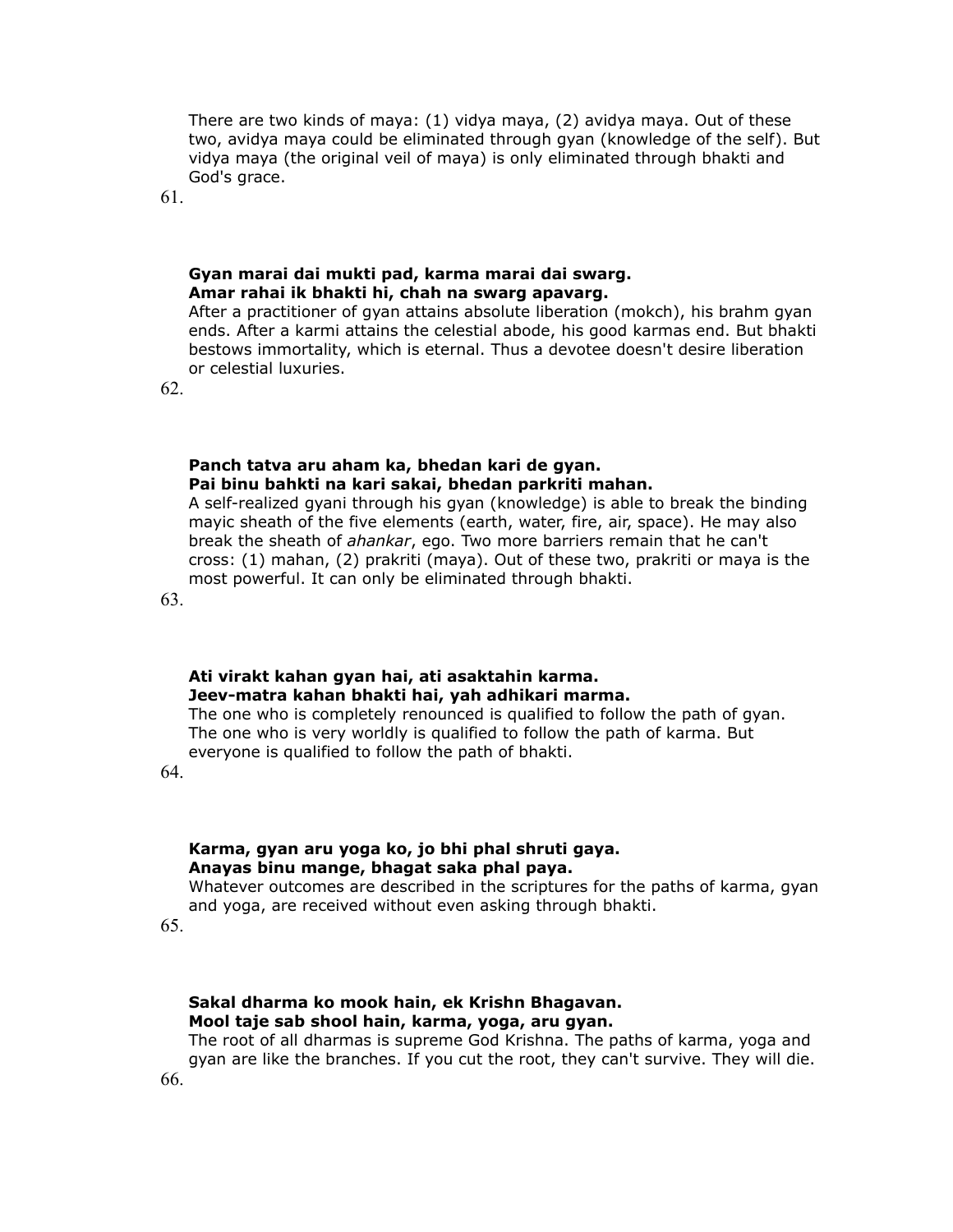# **Jo Hari seva hetu ho, soi karm bakhan. Jo Hari bhagati badhave, soi samujhiya gyan.**

Only those actions done to please Krishna are true actions. Whatever knowledge increases love for Krishn is true knowledge.

67.

# **Hari nimitt jo pap kar, sou punya kahaya. Hari taji jo kar punya to, ap pap bani jaya.**

If an unrighteous action is done for Krishna's sake, it becomes righteous. If a righteous action is done without Krishna bhakti, then even a righteous action becomes a sin.

68.

# **Punya det phal nashvar, pap narak lai jaya. Doun taji jo hari bhaje, soi param pad paya.**

Through good actions you receive the temporary attainment of the celestial abode. Through bad actions you attain hell. Leaving both of these, the one who does selfless devotion to Krishna attains the Divine abode.

69.

# **Bhagati ek aishvarya aru, ik madhurya kahaya. pai niras aishvarya ras, braj rasikan na suhaya.**

There are two kinds of bhakti bliss: (1) almighty bliss, (2) Divine love bliss. Almighty bliss has not sweet, loving leelas, so it is not desired by Rasik Saints.

70.

# **Sabai saras ras Dwarika, Mathura aru Braj mahin. Madhur, madhuratar, madhuratam, ras braj ras sam nahin.**

The Bliss of Dwarika, Mathura and Braj are abodes of Divine love, because they are abodes of Krishna, who is an ocean of Divine love. Even so, the bliss of Mathura is sweeter than the bliss of Dwarika, and the bliss of Braj is the sweetest of all.

71.

# **Jimi jalnidhi mahan jal kahat, aru jalnidhi jal roop. Timi Hari madhi anand aru, Hari anand swaroop.**

In the same way that people say there is water in the ocean, and also that the ocean is a huge reservoir of water, similarly the scriptures say that there is bliss in God, and also that God Himself is bliss.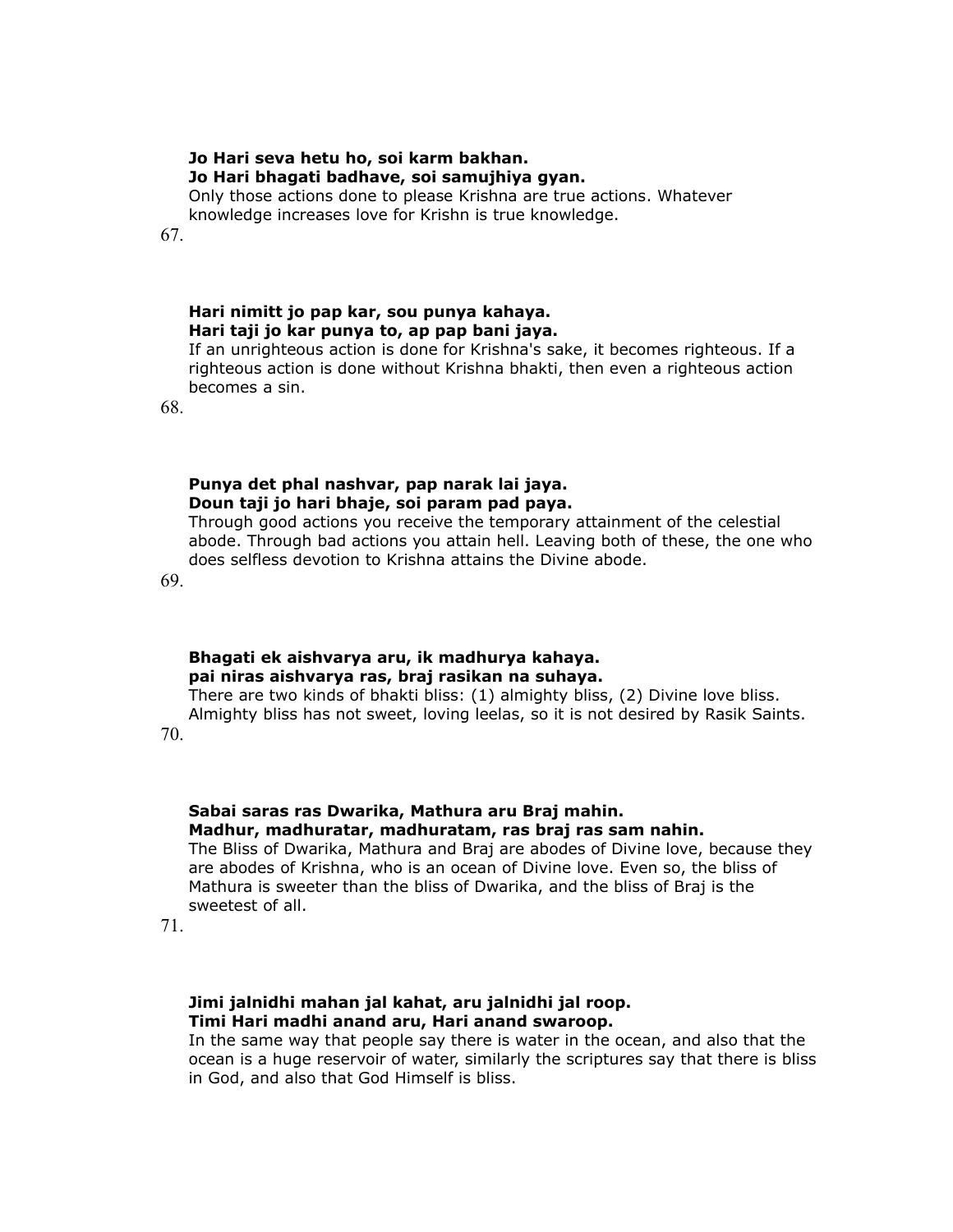# **Soch sanch upkar nij, soch na par upkar. Kari le pyar Muruari te, taji de apar vichar**

Think about your own spiritual welfare, and don't think about gratifying others. Leaving aside all other thoughts, just love Krishna. (It is only after God realization that you can truly help other souls.)

73.

### **Brahm Shyam hain surya sam, jeev kiran anuhar. Daivi maya gunmayi, janu roop andhiyar.**

Shri Krishna is like the sun and the souls are like the rays of the sun, and maya is like darkness.

74.

# **Sau batan ki bat ik, dharu Muralidhar dhyan. Badhavahu seva-vasna, yah sau gyanan gyan.**

The essence of all the Divine philosophies is to attach your mind with love to Shri Krishna with a growing desire to serve Him. This is the ultimate scriptural knowledge.

75.

# **Man Manmohan bhajan kar, sajan sanehi man. Binuhin bulaye aihain, jag virag aru gyan.**

Oh mind, considering Shri Krishna to be your everything, do His wholehearted devotion. Renunciation from the world and true Divine knowledge will follow automatically.

76.

# **Prakrit man te hot hai, gyanin prakrit dhyan. Bhaktan man Hari kripa te, hot divya sach man.**

The mind is material. So the meditation of the gyanis, which is the product of a material mind, is material. But a devotee (bhakta) with Krishna's grace receives Divine power, through which his mind becomes Divine. So the meditation of realized bhakta Saint is always Divine.

77.

**Hari virahi virhag te, panchkosh jari jaya. Trigun, trikarm, tridosh sab, aapuhin jaya nasaya.** In the fire of the feeling of separation from Krishna, all the defects of a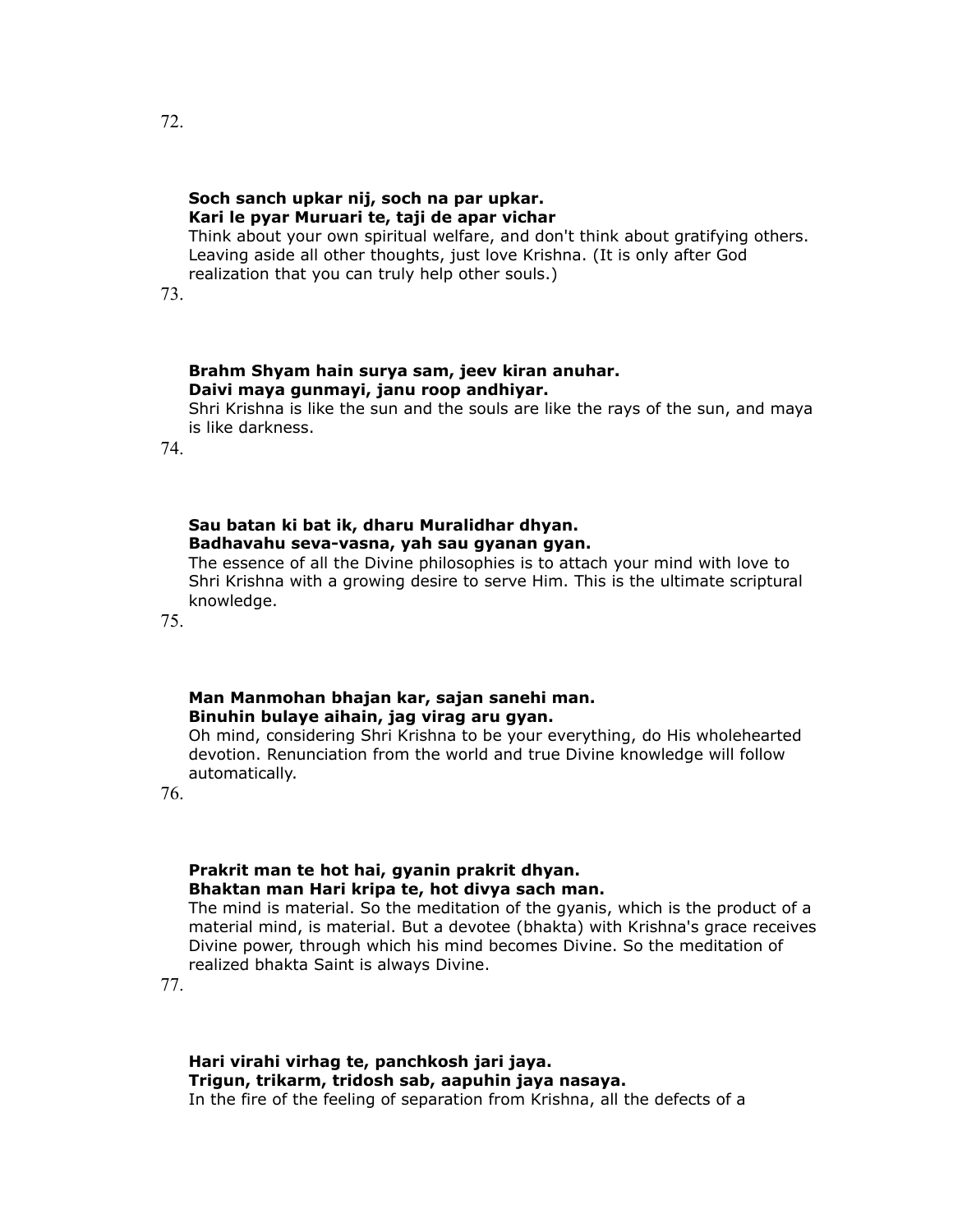devotee's mind are automatically burned up, including *panch kosh*, the five material sheaths, *trigun*, the three mayic qualities - satvik, rajas, tamas, *trikarm*, the three kinds of actions (*sanchit*-past accumulated, *prarabdh*, fate of this life, *kriyaman*, new actions of life) and *tridosh* (the bodily humors described in Ayurved - *vat, pit, kaph*).

78.

# **Hari sanyog viyog mahan, bado viyog bataya. Karan yah ki viyog mahan, kan-kan Shyam lakhaya.**

Between *sanyog*, the feeling of loving association with Krishna, and *viyog*, the feeling of separation from Him, *viyog* is considered superior. Because in separation, Krishna is see everywhere in the world (and in association He is seen in only one place).

79.

### **Mayadheen maleen man, hai anadi kaleen. Hari virahanal dhoya jal, karu nirmal bani deen.**

The mind has eternally been under the influence of maya, that is why it is extremely impure. Now wash the mind by shedding selfless tears of love for Shri Krishna, and make it pure.

80.

### **Radhey Radhey bol nit, karu Radhey ko dhyan. Aihain nij golok taji, bhajat Shyam sujan.**

Lovingly remember Shri Radha all the time, and wholeheartedly sing Her name and virtues. Through this loving remembrance, Shri Krishna will leave His abode and come running, without even being called. He has this much love for Shri Radha's name.

81.

# **Tum mere the, rahoge, yah shruti vachan tihar. Adham udharan Nath puni, kahe mohin bisar.**

A devotee humbly says, "Oh Krishna, You have said Yourself in the Vedas that since eternity You were mine and You will be mine forever. Oh Lord, uplifter of fallen souls, then why have You forgotten me?"

82.

### **Haun manat haun sada ko, haun patak avatar. Adham udharan virad par, tum to karahun vichar.**

Oh Krishna, I admit that since eternity I have committed uncountable sins. But please remember Your own promise that You uplift all the fallen souls.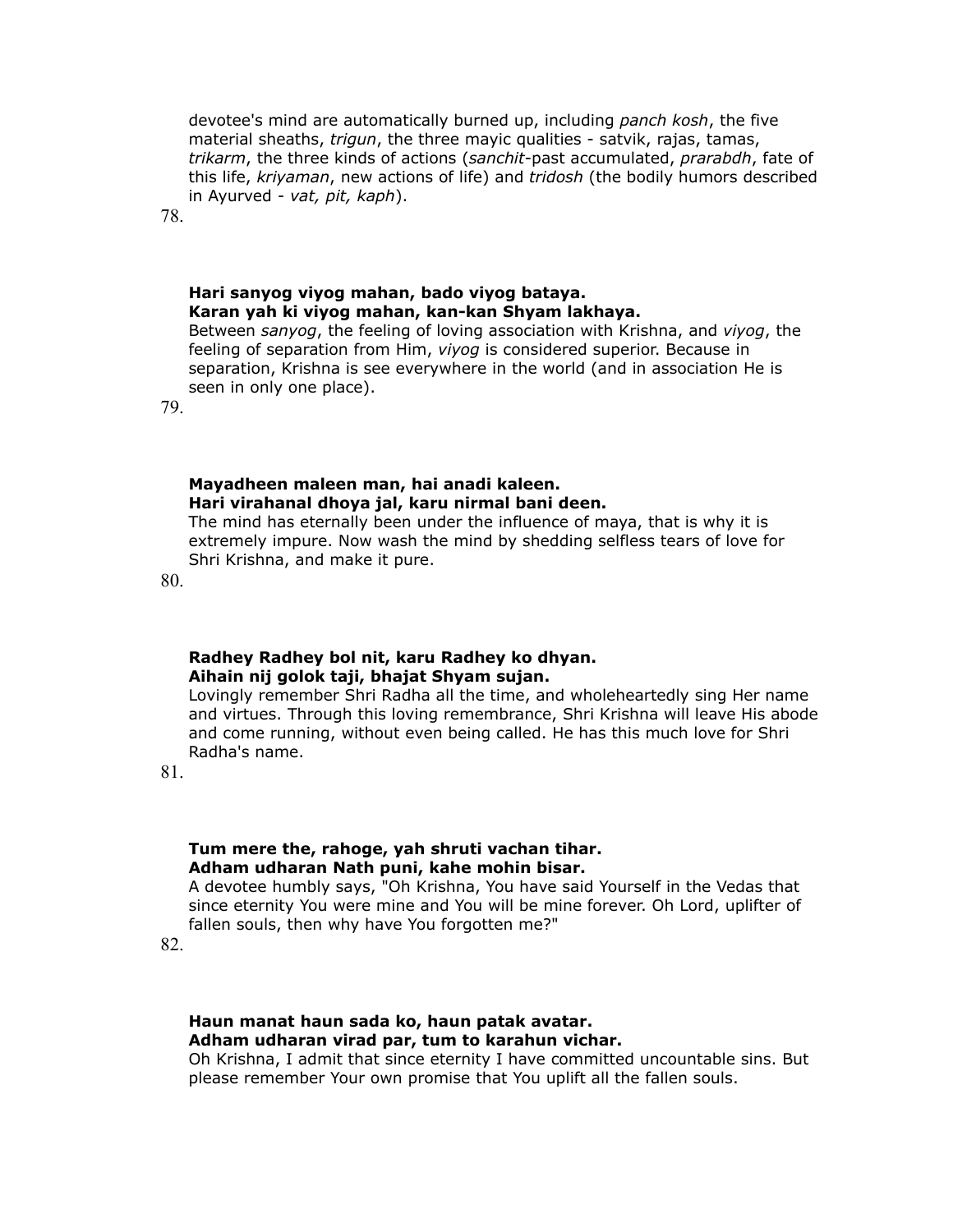#### **Nam patit pavan suni, nirbhaya hwai kiya pap. Yamen dosh batau mam, doshi to hain aap.**

Oh Krishna, having heard that you are *patit pavan*, the purifier of fallen souls, I have been committing all kinds of sins without any fear or hesitation. Now please tell me what my fault is? According to Your name, You are supposed to purify my sins.

84.

#### **Man Hari men tan jagat men, karmayoga tehi jan. Tan Hari men man jagat men, yah mahan agyan.**

True karma yoga is when your mind is absorbed in Krishn love and you are performing your duties with your body. If your mind is attached in the world, and physically you are doing devotional formalities, then you are extremely ignorant (because it is only *karma*, not *karma yoga*).

85.

# **Yadyapi Hari guru ek hain, ek gyan anand. Tadapi srishti kar keval, brahm sacchidanand.**

Although there is no difference between God and a God realized Saint, the work of creating the universe is only done by God.

86.

# **Hari sut kahan Hari dasi, jad maya dukh det. Bad acharaj pitu lakhat nit, tabahun na sut sudhi let.**

Maya is an eternal servant of Krishna. The soul is the son of Krishna. The servant, maya, is creating misery for the son, the soul, since eternity. The Divine Father has been watching the soul suffer through this, but He is not gracing the soul.

87.

# **Haridasi hain mukti sab, sabai jeev Haridas. Mahamoodh jo swamiji taji, kar dasi ki aas.**

All the types of liberation are Shri Krishna's servants, and all the souls are His eternal servants. That servant (the soul) who leaves his Master and desires another servant (liberation) is extremely foolish.

88.

# **Vandaniya hai Upanishad, yamen gyan mahan.**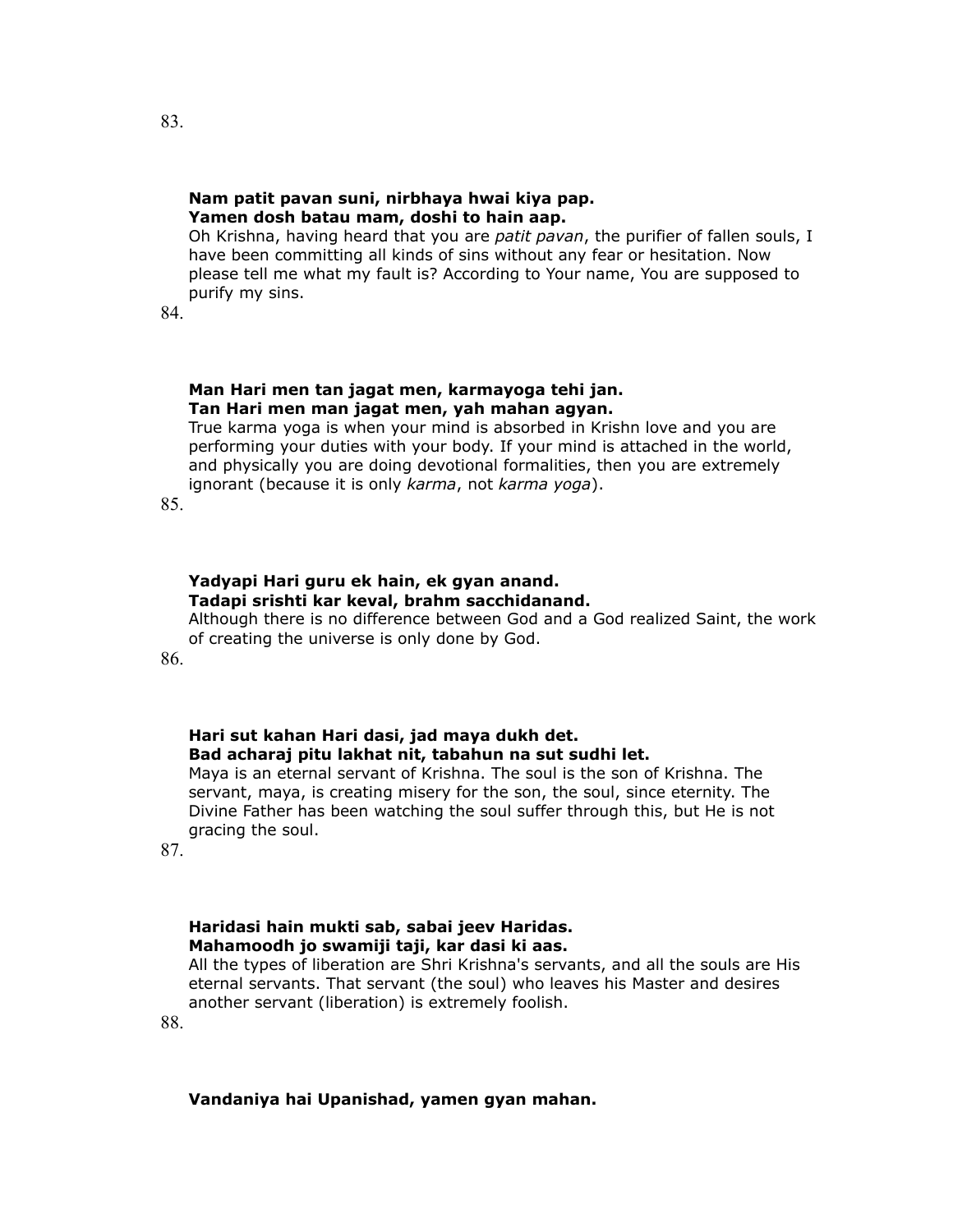#### **Shyam prem binu gyan so, pranheen tanu jan.**

The Upanishads are like another form of God, therefore they are to be respected. They contain unlimited Divine knowledge, but their knowledge doesn't develop love for Shri Krishna. Thus, such knowledge is like a body without life.

89.

#### **Milan paya Piya virah bhaya, virah paya nahin chain. Duhun bhanti as divya dukh, pav rasik din rain.**

Even while he is enjoying Shri Krishna's association, a Rasik Saint feels worried and anxious about being separated from Him, and when he is separated from Krishna, he naturally experiences sorrow. Thus in both these situations, the Saint experiences a sweet pain of Divine love.

90.

#### **Adham udharan nam suni, ur asha badhi jat. Bhakti vashya suni nam pai, man mahan ati darpat.**

Oh Krishna! Hearing that you are *patit pavan*, the purifer of sinful souls, I feel hope, because I am sinful. I may also receive Your grace. But when I hear Your names of 'bhakt vatsal' and 'bhakti vashya', (the one who becomes dependent to his loving Saint because of that Saint's love) I feel scared (because I have no such qualities in me that would inspire You to do this).

91.

#### **Kahe khojat brahm ko, shtrutin richan bharmaya. Yashumati kar ukhal bandhyo, dekhahun braj mahan jaya.**

Oh, gyanis! Why are you searching in vain to find *brahm* in the verses of the Vedas? You can find supreme *brahm* tied to an ukhal (pot for pounding rice) in the courtyard of Mother Yashoda. If you doubt my words, go to Braj and see for yourself.

92.

#### **Brahm niranjan jani bhano, sunahu kholi nij kan. Anjan bani dolai sada, pache braj banitan.**

Oh gyanis! Don't say that *brahm* is only formless and without qualities. Listen very carefully. If *brahm* were formless, then He wouldn't have become like the anjan (kajal or collyrium) in the eyes of the Gopis of Braj and followed them like an eager beloved.

93.

**Jo nahin jat bulayehu, Shuk Sankadik dhyan. Binuhin bulaye jat soi, ghar ghar braj banitan.**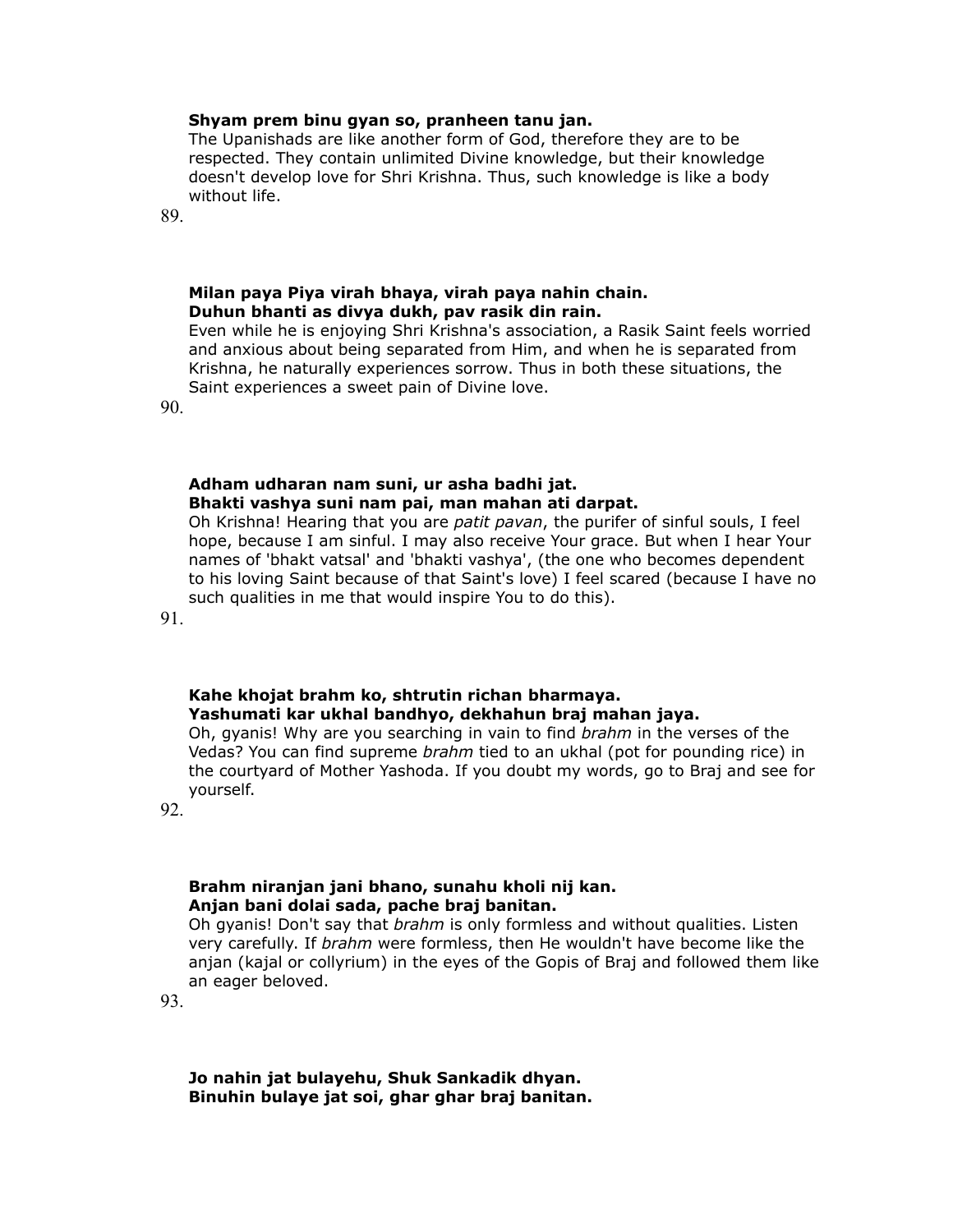That supreme personality of God, Krishna, doesn't enter the impersonal meditation (samadhi) of great *paramhansas* like Shukdev and the Sankadik, even though they try their hardest. Yet the same supreme *brahm* as Shri Krishna rushes to the houses of the Gopis, even though uninvited. How extremely surprising!

94.

#### **Jake aganit gunan ko, gavat Ved richan. 'Dari ke', gari sunan, soi chedat sakhiyan.**

The four Vedas tirelessly sing the uncountable glorious virtues of Krishna. The same Krishna purposely teases the Gopis of Braj so they will reproach Him by saying 'Dari ke' (a sweet insult of Braj). Hearing that, Krishna feels very happy.

95.

## **Jako kahi nirlep as, puni puni Ved pukar. Jakar dekhahu madhupuri, soi Kubja ko yar.**

The Vedas repeatedly say that supreme brahm Krishna is desireless and detached from everything. Go and see the same supreme brahm in Mathura where He is behaving like the fully devoted husband of Kubja.

96.

# **Jake bhay bhayabheet ho, mahakal barjor. Jarasandh ke bhay soi, bhaji banyo Ranchor.**

Even the god of death is afraid of Krishna, but the same all-powerful and almighty Krishna ran away out of fear of the demon Jarasandh, took shelter in Dwarika. This is how He got His name 'Ranchor' - the one who ran away from the battlefield.

97.

### **Jako atmaram kahi, Ved richan bakhan. Soi Gopin sang ras kar, gopihun Ved richan.**

The *richas* (verses) of the Vedas describe *brahm* Shri Krishna as self-contented, self-complacent, and self-relishing. The same Krishna loving did the pastime of *maharaas* with the Gopis in Braj, and the most astonishing thing is that the same *richas* of the Vedas took part in that pastime in the form of Gopis.

98.

### **Jako kaha aj soi braj, Nandanandan bani aya. Gwalan joothan khat lakhi, vidhi budhi gai bharamaya.**

*Brahm*, who is described in the Vedas as eternally unborn, has appeared as the son of Nandababa (Krishna) in Braj. Not only that, but He playfully shared His